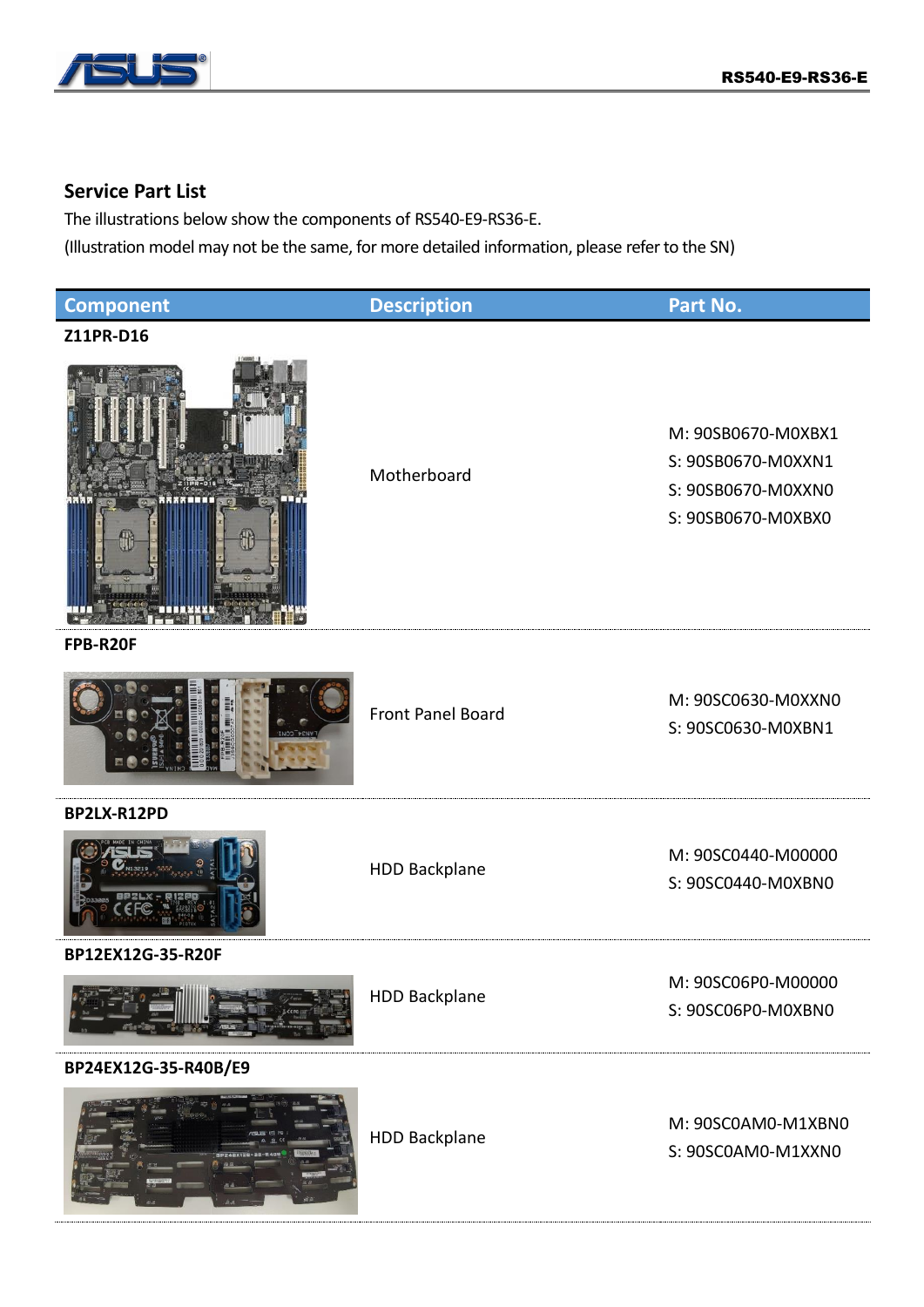

| <b>Component</b> | <b>Description</b>              | Part No.                                    |
|------------------|---------------------------------|---------------------------------------------|
| PSB-R20E         |                                 |                                             |
|                  | Power Sharing Board             | M: 90SC07I0-M00000<br>S: 90SC07I0-M0XBN0    |
| PDB-R20E         |                                 |                                             |
|                  | <b>Power Distribution Board</b> | M: 90SC07J0-M00000<br>S: 90SC07J0-M0XBN0    |
| PDB-R20E-C       |                                 |                                             |
|                  | <b>Power Distribution Board</b> | M: 90SC07R0-M00000<br>S: 90SC07R0-M0XBN0    |
| USB-R20A         |                                 |                                             |
|                  | <b>USB Board</b>                | M: 90-C1SDZ0-00P0T<br>S: 90-C1SDZ0-00XBN00T |
|                  |                                 |                                             |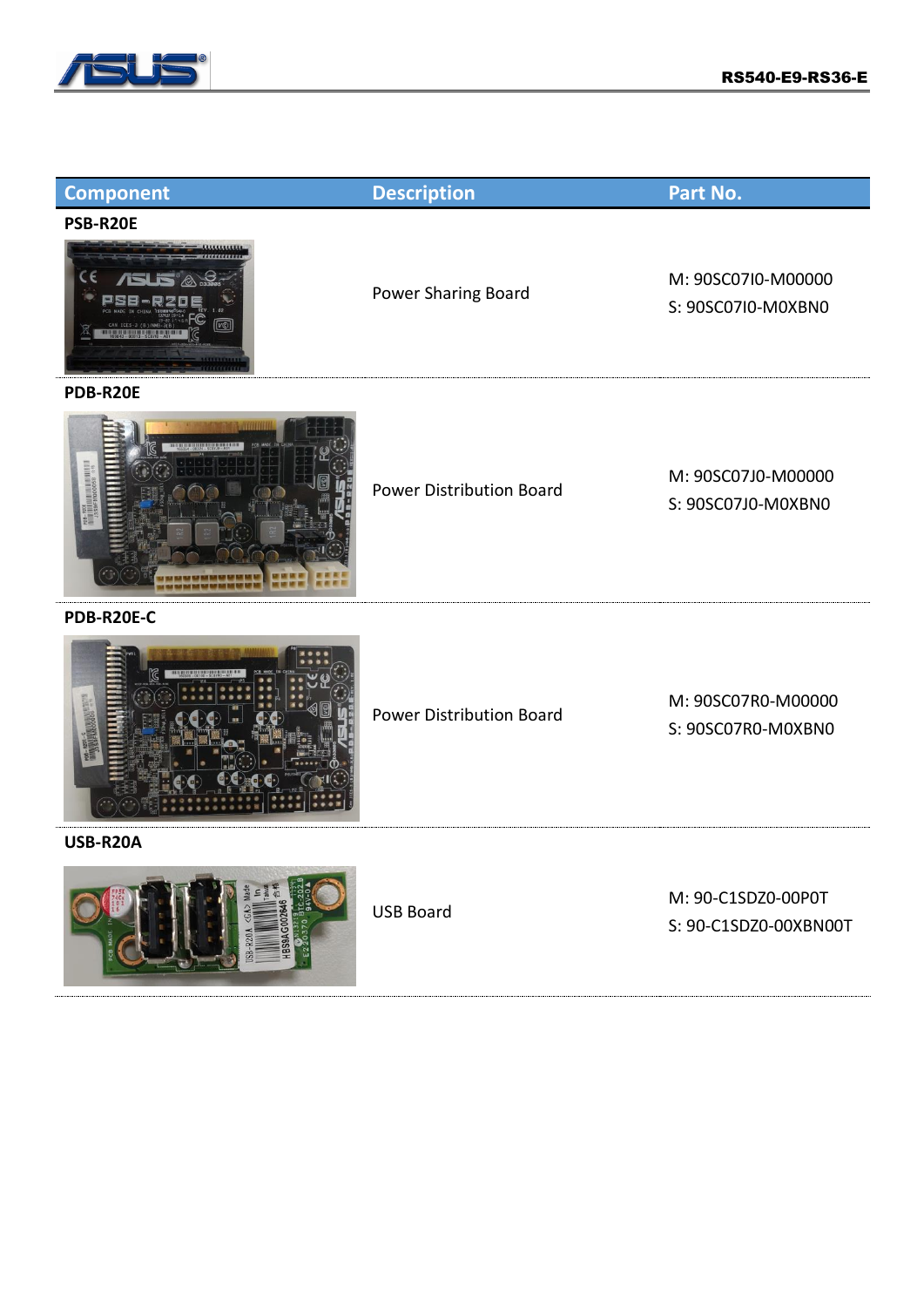

| <b>Component</b>                                                                                                                        | <b>Description</b>   | Part No.                               |
|-----------------------------------------------------------------------------------------------------------------------------------------|----------------------|----------------------------------------|
| POWER CRPS 800W 80+ PLATINUM                                                                                                            |                      |                                        |
| $u, \Theta$<br>法篇<br><b>FCCE</b><br>10,000<br>$^{\circ}$<br>旧眼<br>调<br><b><i>EXPLORATION CONTENTION</i></b><br><b>BULISLERS URE AND</b> | Power Supply         | M: 0A100-00081500<br>S: 0A100-00081200 |
| R9 D 25HDD CAGE ASSY                                                                                                                    |                      |                                        |
|                                                                                                                                         | <b>HDD Cage Assy</b> | 13SV0001AM0421                         |
| <b>DELTA 12038 FAN 2.7A</b>                                                                                                             |                      |                                        |
|                                                                                                                                         | Fan                  | 13070-00560000                         |
| R40 D E9 PSU HDD FAN DUCT                                                                                                               |                      |                                        |
|                                                                                                                                         | <b>HDD Fan Duct</b>  | 13SF00R0L01011                         |
| <b>R20B EAR LEFT</b>                                                                                                                    |                      |                                        |
|                                                                                                                                         | Left Ear Bracket     | 13GS1800M141-2                         |
| <b>R20B EAR RIGHT</b>                                                                                                                   |                      |                                        |
|                                                                                                                                         | Right Ear Bracket    | 13GS1800M121-2                         |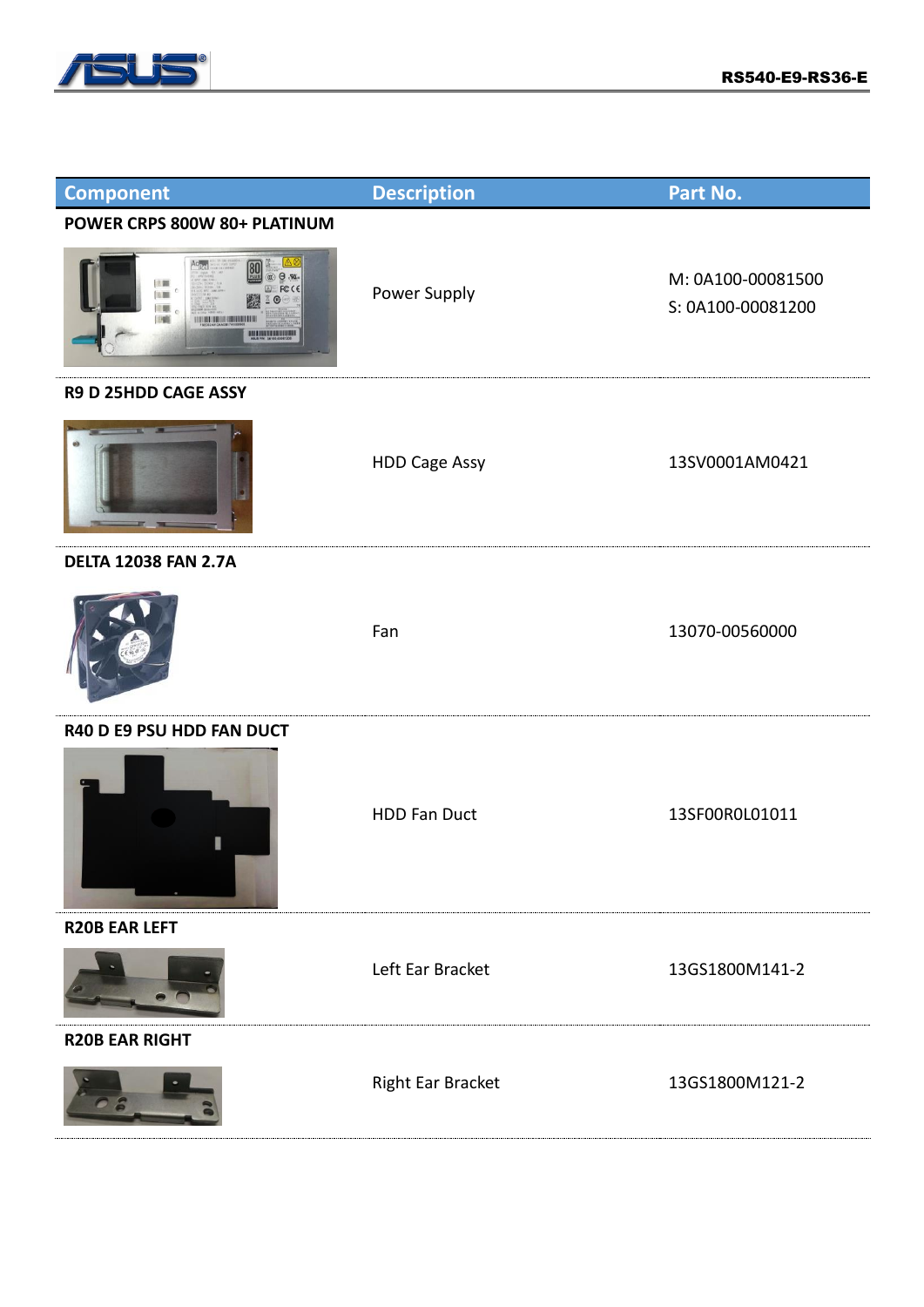

the control of the control of the control of

| <b>Component</b>                     | <b>Description</b>  | Part No.          |
|--------------------------------------|---------------------|-------------------|
| SATA 7P*2 TO 7P*2,L=500MM            |                     |                   |
|                                      | <b>SATA Cable</b>   | 14001-00720100    |
| <b>INTERNAL SAS HD CABLE, L=85CM</b> |                     | M: 14011-00480500 |
|                                      | <b>SAS HD Cable</b> | S: 14011-00480400 |
| PMBUS CABLE 5P TO 5P L:500MM         |                     |                   |
|                                      | <b>PMBUS Cable</b>  | 14G000611200      |
| SMBUS CABLE 1*6 TO 1*6, L=350mm      |                     |                   |
|                                      | <b>SMBUS Cable</b>  | 14G030042900      |
| W.H CABLE 4P TO 4P, L:150MM          |                     |                   |
|                                      | System Fan Cable    | 14G030011552      |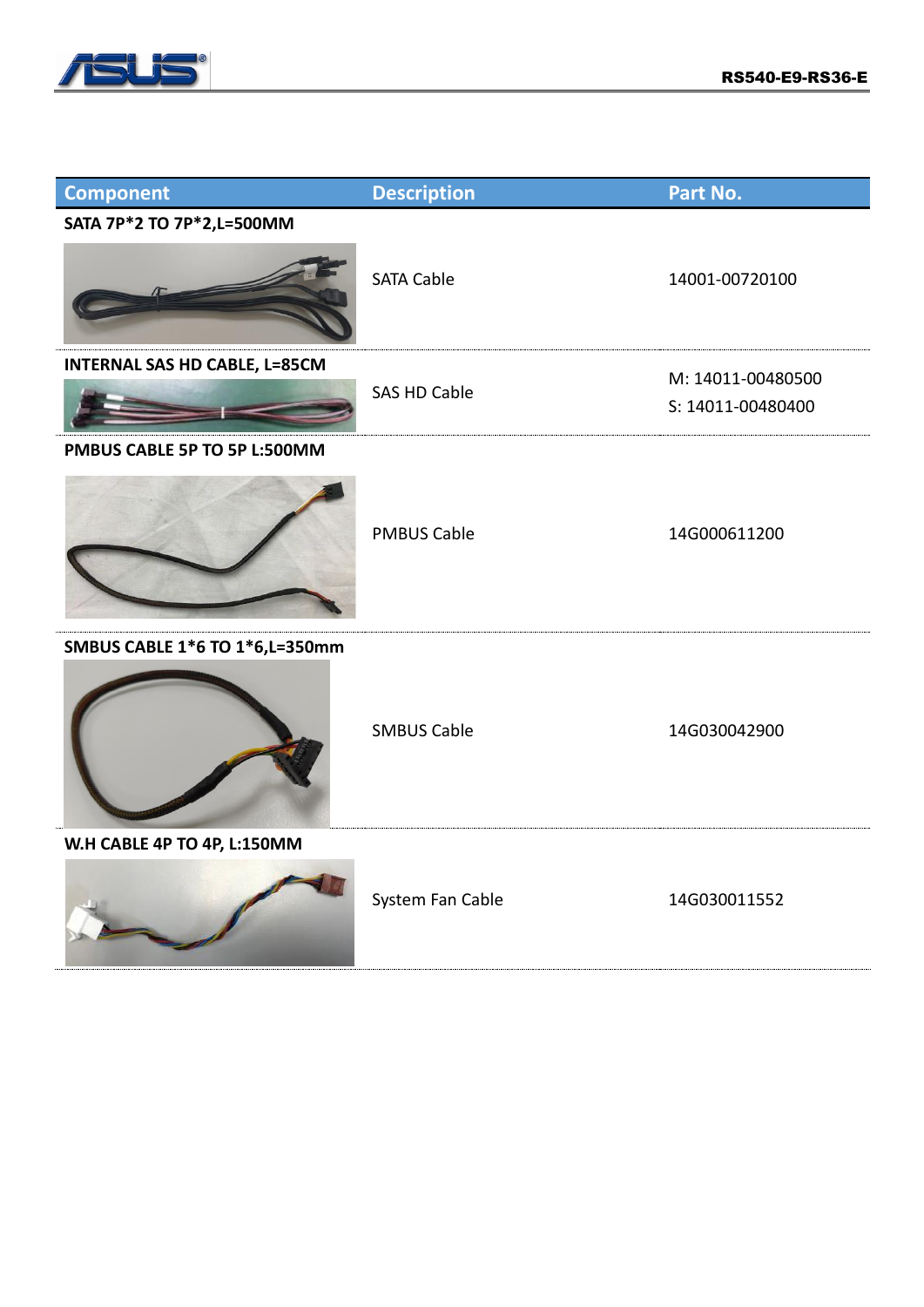